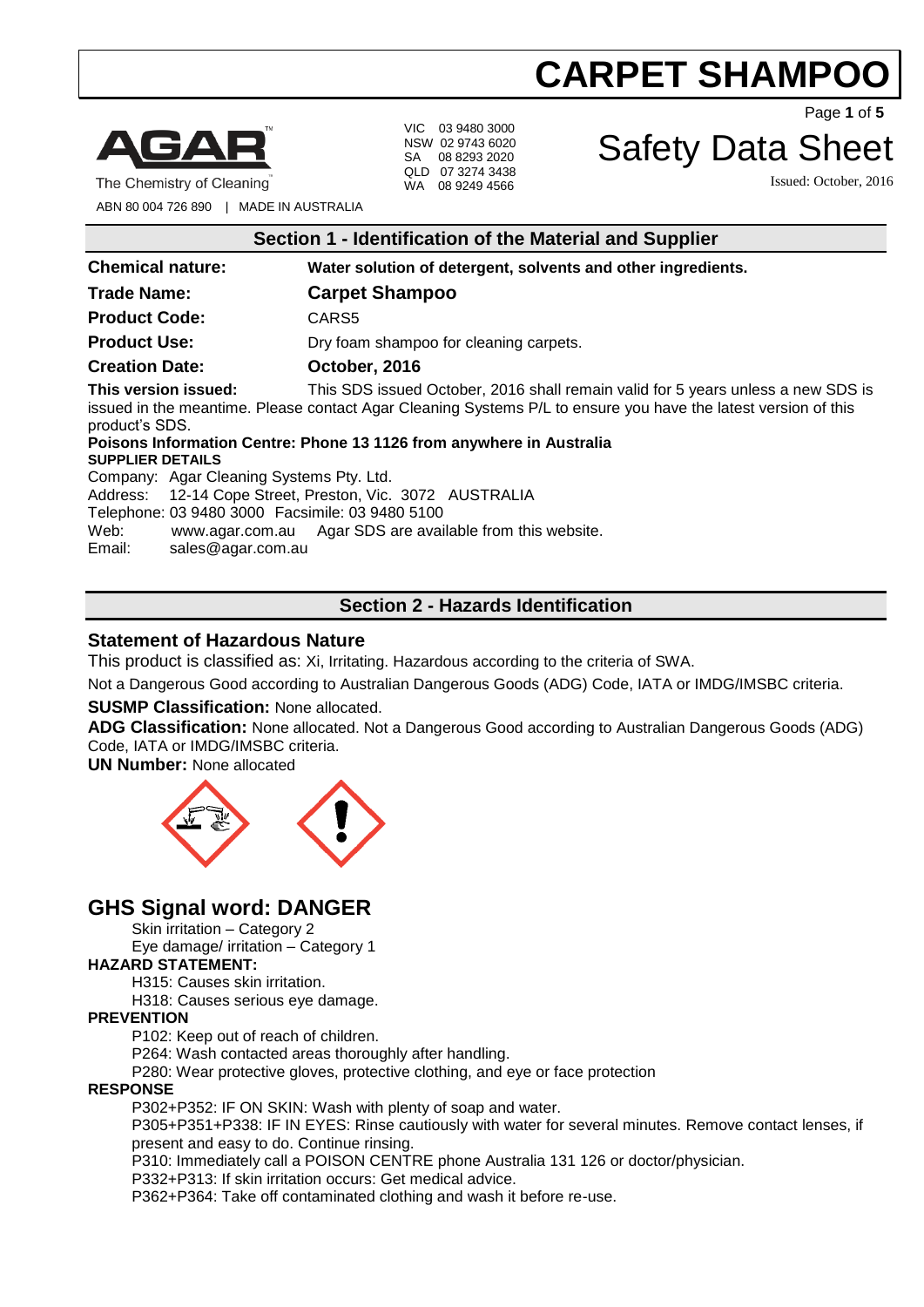Page **2** of **5**

# **Emergency Overview**

#### **Physical Description & Colour**: Clear pale amber liquid.

#### **Odour: Faint fruity fragrance.**

**Major Health Hazards:** irritating to eyes and skin, repeated exposure may cause skin dryness or cracking.

| <b>Section 3 - Composition/Information on Ingredients</b> |                |           |         |                                |
|-----------------------------------------------------------|----------------|-----------|---------|--------------------------------|
| Ingredients                                               | <b>CAS No</b>  | Conc, %   |         | TWA $(mg/m^3)$ STEL $(mg/m^3)$ |
| Sodium lauryl sulfate                                     | $151 - 21 - 3$ | <10       | not set | not set                        |
| Anionic surfactants                                       | secret         | $10 - 30$ | not set | not set                        |
| Other non hazardous ingredients                           | various        | $10 - 30$ | not set | not set                        |
| Water                                                     | 7732-18-5      | to $100$  | not set | not set                        |

This is a commercial product whose exact ratio of components may vary slightly. Minor quantities of other non hazardous ingredients are also possible.

The SWA TWA exposure value is the average airborne concentration of a particular substance when calculated over a normal 8 hour working day for a 5 day working week. The STEL (Short Term Exposure Limit) is an exposure value that may be equalled (but should not be exceeded) for no longer than 15 minutes and should not be repeated more than 4 times per day. There should be at least 60 minutes between successive exposures at the STEL. The term "peak "is used when the TWA limit, because of the rapid action of the substance, should never be exceeded, even briefly.

# **Section 4 - First Aid Measures**

# **General Information:**

You should call the Poisons Information Centre if you feel that you may have been poisoned, burned or irritated by this product. The number is 13 1126 from anywhere in Australia (0800 764 766 in New Zealand) and is available at all times. Have this SDS with you when you call.

**Inhalation:** First aid is not generally required. If in doubt, contact a Poisons Information Centre or a doctor.

**Skin Contact:** Wash gently and thoroughly with warm water (use non-abrasive soap if necessary) for 10-20 minutes or until product is removed. Under running water, remove contaminated clothing, shoes and leather goods (e.g. watchbands and belts) and completely decontaminate them before reuse or discard. If irritation persists, repeat flushing and seek medical attention.

**Eye Contact:** Immediately flush the contaminated eye(s) with lukewarm, gently flowing water for 15 minutes or until the product is removed, while holding the eyelid(s) open. Take care not to rinse contaminated water into the unaffected eye or onto the face. Obtain medical attention immediately. Take special care if exposed person is wearing contact lenses.

**Ingestion:** If swallowed, do NOT induce vomiting. Wash mouth with water and contact a Poisons Information Centre, or call a doctor.

# **Section 5 - Fire Fighting Measures**

**Fire and Explosion Hazards**: The major hazard in fires is usually inhalation of heated and toxic or oxygen deficient (or both), fire gases. There is no risk of an explosion from this product under normal circumstances if it is involved in a fire.

Only small quantities of decomposition products are expected from this product at temperatures normally achieved in a fire. This will only occur after heating to dryness.

Fire decomposition products from this product are likely to be irritating if inhaled.

**Extinguishing Media:** Not combustible. Use extinguishing media suited to burning materials.

**Fire Fighting:** If a significant quantity of this product is involved in a fire, call the fire brigade.

| Flash point:                     | Does not burn. |
|----------------------------------|----------------|
| <b>Upper Flammability Limit:</b> | Does not burn. |
| <b>Lower Flammability Limit:</b> | Does not burn. |

**Autoignition temperature:** Not applicable - does not burn.

**Flammability Class:** Does not burn.

# **Section 6 - Accidental Release Measures**

**Accidental release:** This product is sold in small packages, and the accidental release from one of these is not usually a cause for concern. For minor spills, clean up, rinsing to sewer and put empty container in garbage. Although no special protective clothing is normally necessary because of occasional minor contact with this product, it is good practice to wear impermeable gloves when handling chemical products. In the event of a major spill, prevent spillage from entering drains or water courses and call emergency services.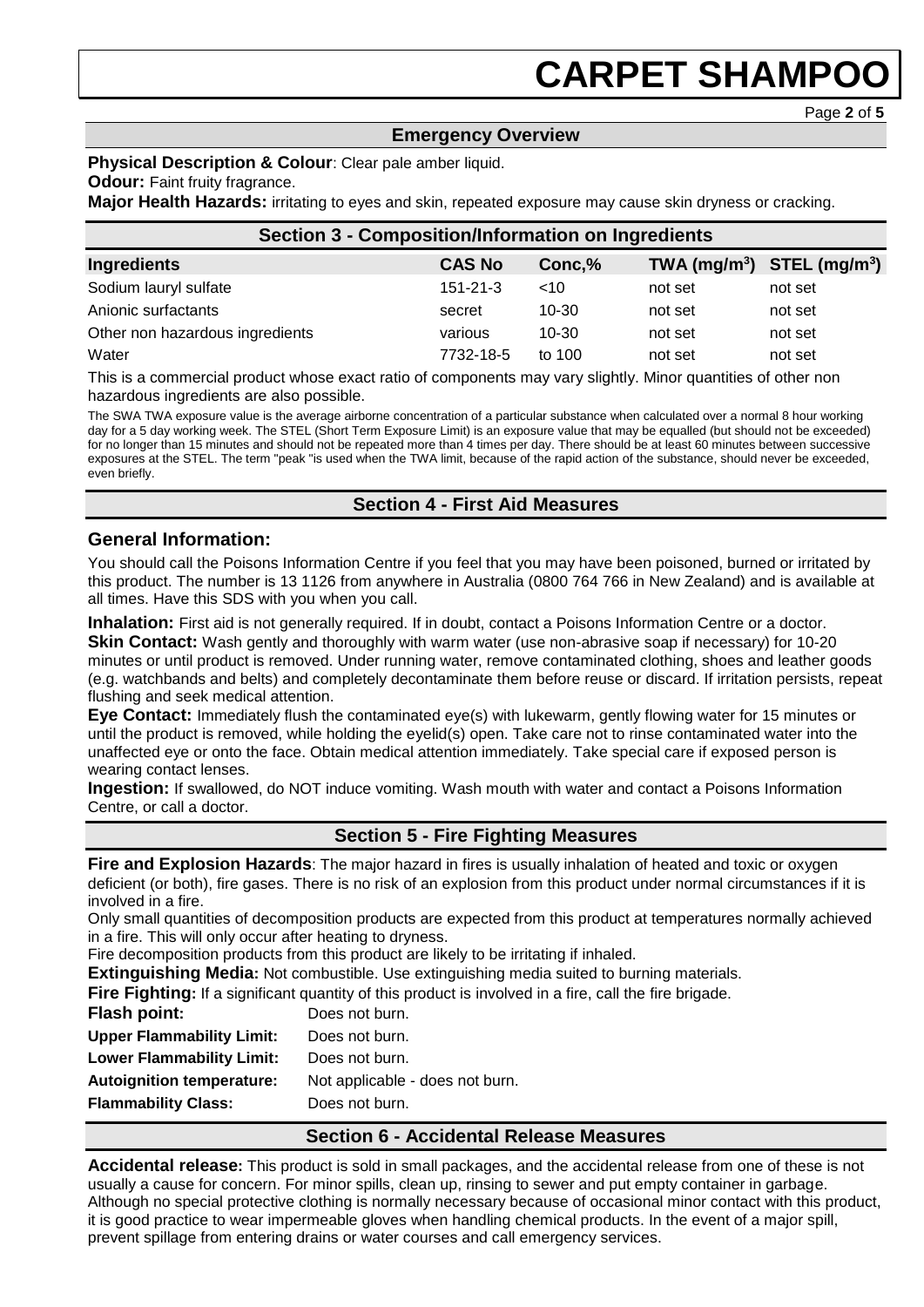Page **3** of **5**

# **Section 7 - Handling and Storage**

**Handling:** Keep exposure to this product to a minimum, and minimise the quantities kept in work areas. Check Section 8 of this SDS for details of personal protective measures, and make sure that those measures are followed. The measures detailed below under "Storage" should be followed during handling in order to minimise risks to persons using the product in the workplace. Also, avoid contact or contamination of product with incompatible materials listed in Section 10.

**Storage:** Make sure that containers of this product are kept tightly closed. Make sure that the product does not come into contact with substances listed under "Incompatibilities" in Section 10. Some liquid preparations settle or separate on standing and may require stirring before use. Check packaging - there may be further storage instructions on the label.

# **Section 8 - Exposure Controls and Personal Protection**

The following Australian Standards will provide general advice regarding safety clothing and equipment:

Respiratory equipment: **AS/NZS 1715**, Protective Gloves: **AS 2161**, Occupational Protective Clothing: AS/NZS 4501 set 2008, Industrial Eye Protection: **AS1336** and **AS/NZS 1337**, Occupational Protective Footwear: **AS/NZS2210**.

### **SWA Exposure Limits TWA (mg/m<sup>3</sup>**

**) STEL (mg/m<sup>3</sup> )**

Exposure limits have not been established by SWA for any of the significant ingredients in this product.

The ADI for Sodium lauryl sulfate is set at 1mg/kg/day. The corresponding NOEL is set at 100mg/kg/day. ADI means Acceptable Daily Intake; NOEL means No-observable-effect-level. Data from Australian ADI List, June 2014.

No special equipment is usually needed when occasionally handling small quantities. The following instructions are for bulk handling or where regular exposure in an occupational setting occurs without proper containment systems. **Ventilation:** No special ventilation requirements are normally necessary for this product. However make sure that the work environment remains clean and that vapours and mists are minimised.

**Eye Protection:** Protective glasses or goggles should be worn when this product is being used. Failure to protect your eyes may cause them harm. Emergency eye wash facilities are also recommended in an area close to where this product is being used.

**Skin Protection:** Prevent skin contact by wearing impervious gloves, clothes and, preferably, apron. Make sure that all skin areas are covered. See below for suitable material types.

**Protective Material Types:** We suggest that protective clothing be made from the following materials: rubber, PVC.

**Respirator:** Usually, no respirator is necessary when using this product. However, if you have any doubts consult the Australian Standard mentioned above.

Eyebaths or eyewash stations and safety deluge showers should, if practical, be provided near to where this product is being handled commercially.

# **Section 9 - Physical and Chemical Properties:**

| Clear pale amber liquid.<br>Faint fruity fragrance.<br>Approximately 100°C at 100kPa.<br>Below 0°C.<br>Water component.<br>2.37 kPa at 20°C (water vapour pressure).<br>As for water.<br>About 1.0<br>Completely soluble in water.<br>8-9<br>No data.<br>No data.<br>As for water.<br>No data |
|-----------------------------------------------------------------------------------------------------------------------------------------------------------------------------------------------------------------------------------------------------------------------------------------------|
| Not applicable - does not burn.                                                                                                                                                                                                                                                               |
|                                                                                                                                                                                                                                                                                               |

#### **Section 10 - Stability and Reactivity**

**Reactivity:** This product is unlikely to react or decompose under normal storage conditions. However, if you have any doubts, contact the supplier for advice on shelf life properties.

**Conditions to Avoid:** Keep containers tightly closed.

**Incompatibilities:** strong acids, strong bases, strong oxidising agents.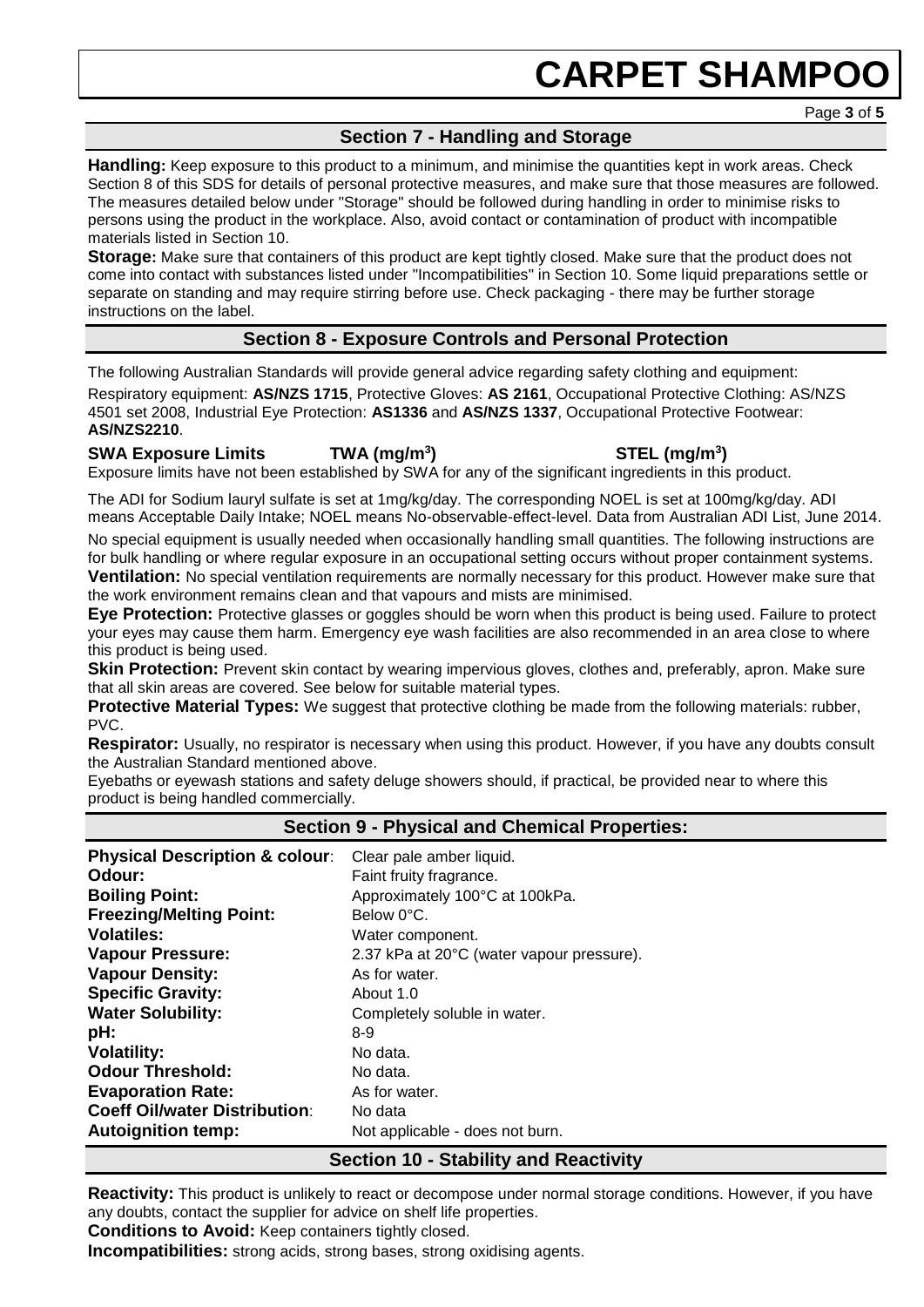Page **4** of **5**

**Fire Decomposition:** Only small quantities of decomposition products are expected from this product at temperatures normally achieved in a fire. This will only occur after heating to dryness. Combustion forms carbon dioxide, and if incomplete, carbon monoxide and possibly smoke. Water is also formed. May form oxides of sulfur (sulfur dioxide is a respiratory hazard) and other sulfur compounds. Most will have a foul odour. Sodium compounds. Carbon monoxide poisoning produces headache, weakness, nausea, dizziness, confusion, dimness of vision, disturbance of judgment, and unconsciousness followed by coma and death. **Polymerisation:** This product will not undergo polymerisation reactions.

**Section 11 - Toxicological Information**

### **Information on toxicological effects:**

| Acute toxicity                                              | No known significant effects or hazards. |  |  |
|-------------------------------------------------------------|------------------------------------------|--|--|
| Skin corrosion/irritation                                   | Irritant.                                |  |  |
| Serious eye damage/irritation                               | Serious eye irritation.                  |  |  |
| Respiratory or skin sensitisation                           | No known significant effects or hazards. |  |  |
| Germ cell mutagenicity                                      | No known significant effects or hazards. |  |  |
| Carcinogenicity                                             | No known significant effects or hazards. |  |  |
| Reproductive toxicity                                       | No known significant effects or hazards. |  |  |
| Specific target organ toxicity<br>(STOT)- single exposure   | No known significant effects or hazards. |  |  |
| Specific target organ toxicity<br>(STOT)- repeated exposure | No known significant effects or hazards. |  |  |
| Aspiration hazard                                           | No known significant effects or hazards. |  |  |

# **Classification of Hazardous Ingredients**

#### **Ingredient: Health effects:**

Anionic detergents Skin irritation and severe eye irritation. Harmful if swallowed. Sodium lauryl sulphate Skin irritation and severe eye damage.

# **Potential Health Effects**

# **Inhalation:**

**Short Term Exposure:** Available data indicates that this product is not harmful. However product may be mildly irritating, although unlikely to cause anything more than mild transient discomfort.

**Long Term Exposure:** No data for health effects associated with long term inhalation.

# **Skin Contact:**

**Short Term Exposure:** This product is a skin irritant. Symptoms may include itchiness and reddening of contacted skin. Other symptoms may also become evident, but if treated promptly, all should disappear once exposure has ceased.

**Long Term Exposure:** Repeated exposure may cause skin dryness or cracking.

# **Eye Contact:**

**Short Term Exposure:** This product is an eye irritant. Symptoms may include stinging and reddening of eyes and watering which may become copious. Other symptoms may also become evident. If exposure is brief, symptoms should disappear once exposure has ceased. However, lengthy exposure or delayed treatment may cause permanent damage.

**Long Term Exposure:** No data for health effects associated with long term eye exposure.

# **Ingestion:**

**Short Term Exposure:** Significant oral exposure is considered to be unlikely. However, this product is an oral irritant. Symptoms may include burning sensation and reddening of skin in mouth and throat. Other symptoms may also become evident, but all should disappear once exposure has ceased.

**Long Term Exposure:** No data for health effects associated with long term ingestion.

# **Carcinogen Status:**

**SWA:** No significant ingredient is classified as carcinogenic by SWA.